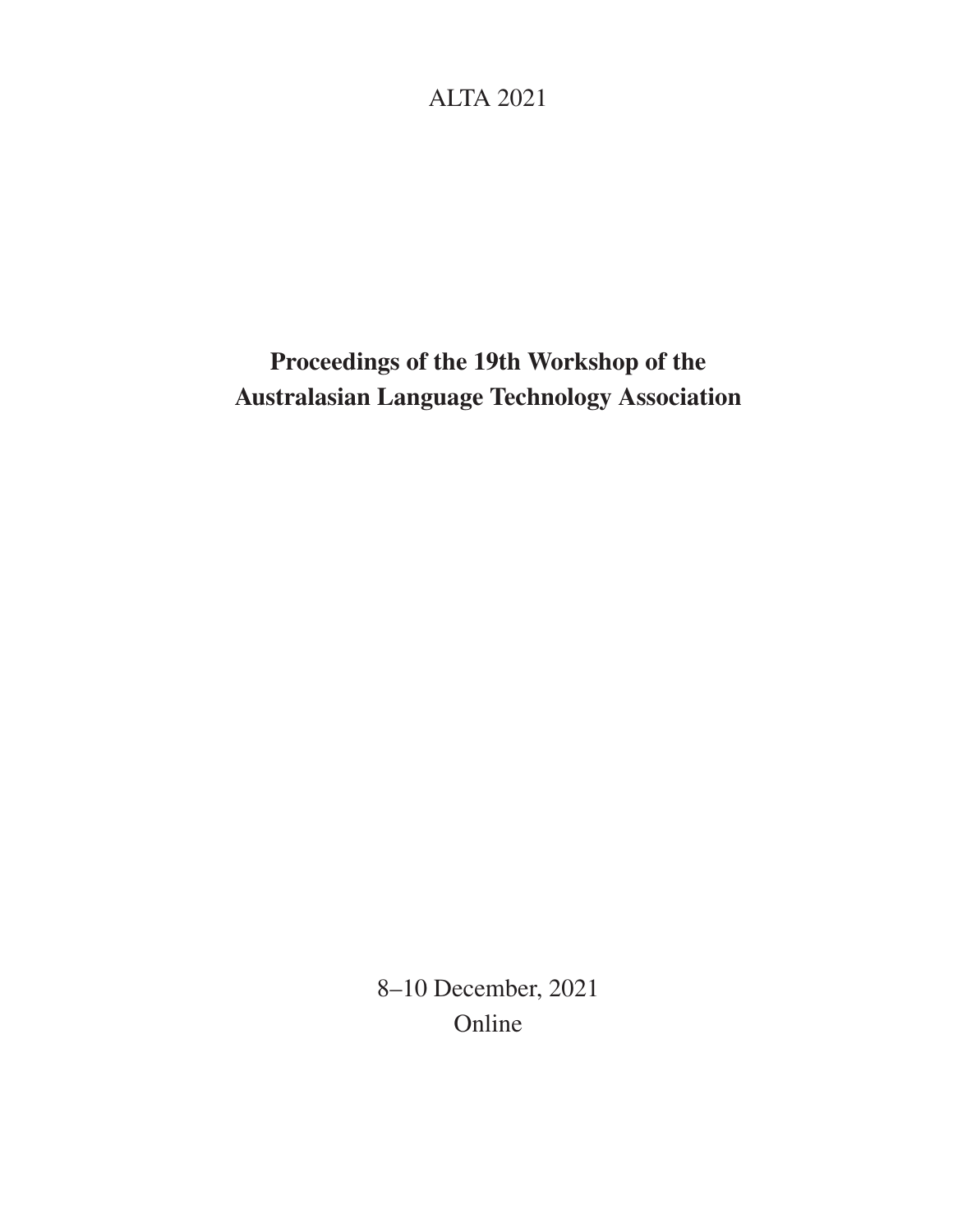

GROUP

**Silver Sponsors:** 

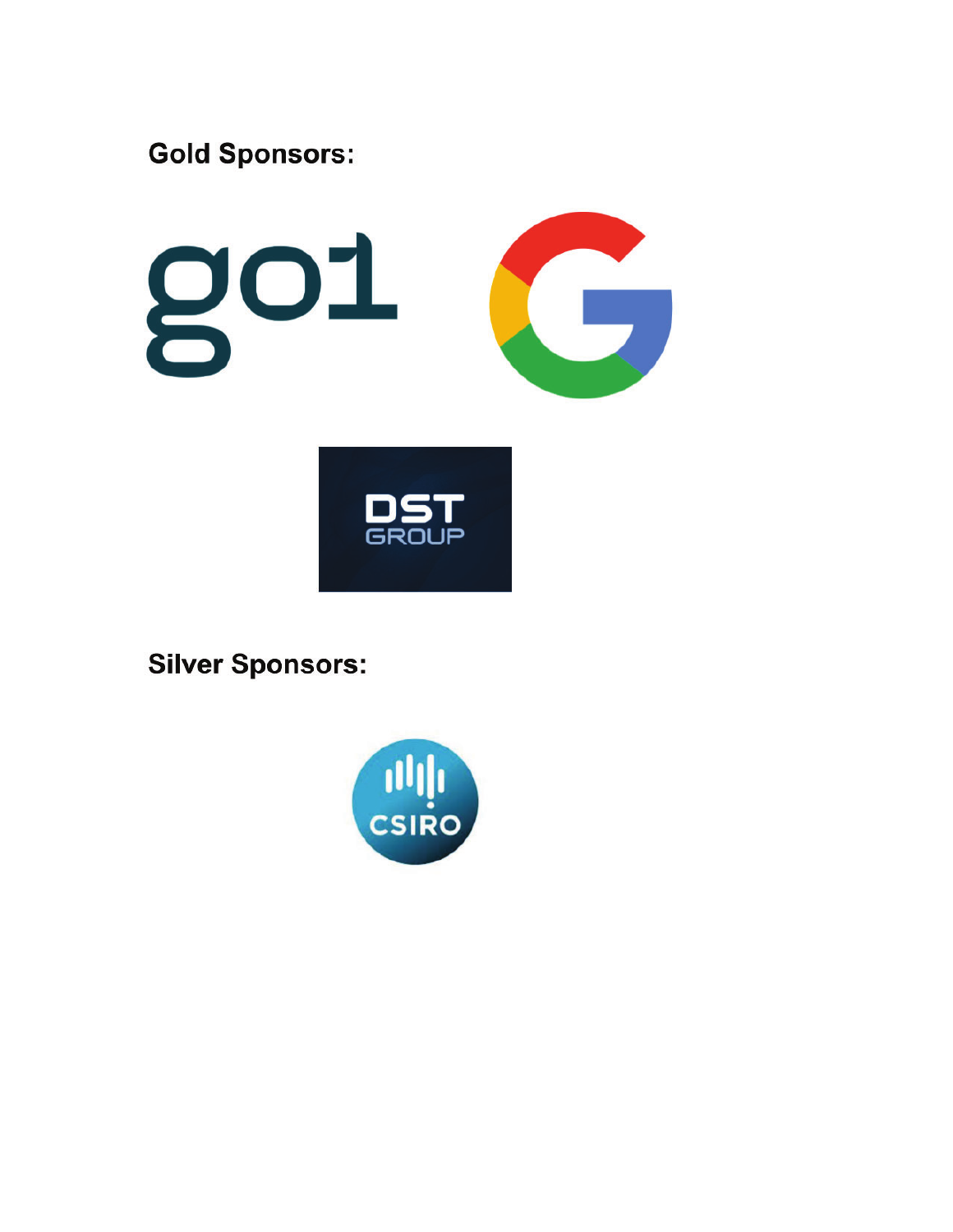## Introduction

Welcome to the 19th edition of the Annual Workshop of the Australasian Language Technology Association (ALTA 2021). The purpose of ALTA is to promote language technology research and development in Australia and New Zealand. Every year ALTA hosts a workshop which is the key local forum for disseminating research in Natural Language Processing and Computational Linguistics, with presentations and posters from students, industry, and academic researchers. This year ALTA is hosted as a virtual workshop, due to the COVID-19 pandemic. In total we received 18 long, 8 short, and 2 abstract submissions and we accepted 15 long and 7 short papers to appear in the workshop, as well as the 2 extended abstracts. Each paper was reviewed by at least two members of the program committee, using a double-blind protocol. Great care was taken to avoid all conflicts of interest. Of all submissions, 25 were first-authored by students. We had submissions from a total of seven countries: Australia, New Zealand, Spain, France, Germany, Netherlands and United States. We are extremely grateful to the Programme Committee members for their time and their detailed and helpful comments and reviews. This year we had committee members from all over the globe including Australia, New Zealand, Japan, Sweden, Switzerland, United States and United Arab Emirates. Overall, there will be six oral presentation sessions and two virtual poster sessions. We also ran a shared task in Evidence Based Medicine (EBM) organised by Diego Mollá-Aliod (Macquarie University). Participants were invited to submit a system description paper, which are included in this volume with a light review by ALTA chairs. Finally, the workshop will feature keynotes from Barbara Plank (IT University of Copenhagen), Ben Hutchinson (Google) and Dirk Hovy (Bocconi University), following a tradition of bringing speakers from both academia and industry. ALTA 2021 is very grateful for the financial support generously offered by our sponsors. Without their contribution, the running of these events to bring together the NLP community of the Australasian region would have been a challenge. We would like to express sincere gratitude to our sponsors. We very much hope that you will have an enjoyable and inspiring time at ALTA 2021!

> Afshin Rahimi, William Lane and Guido Zuccon Brisbane, Australia Dec 2021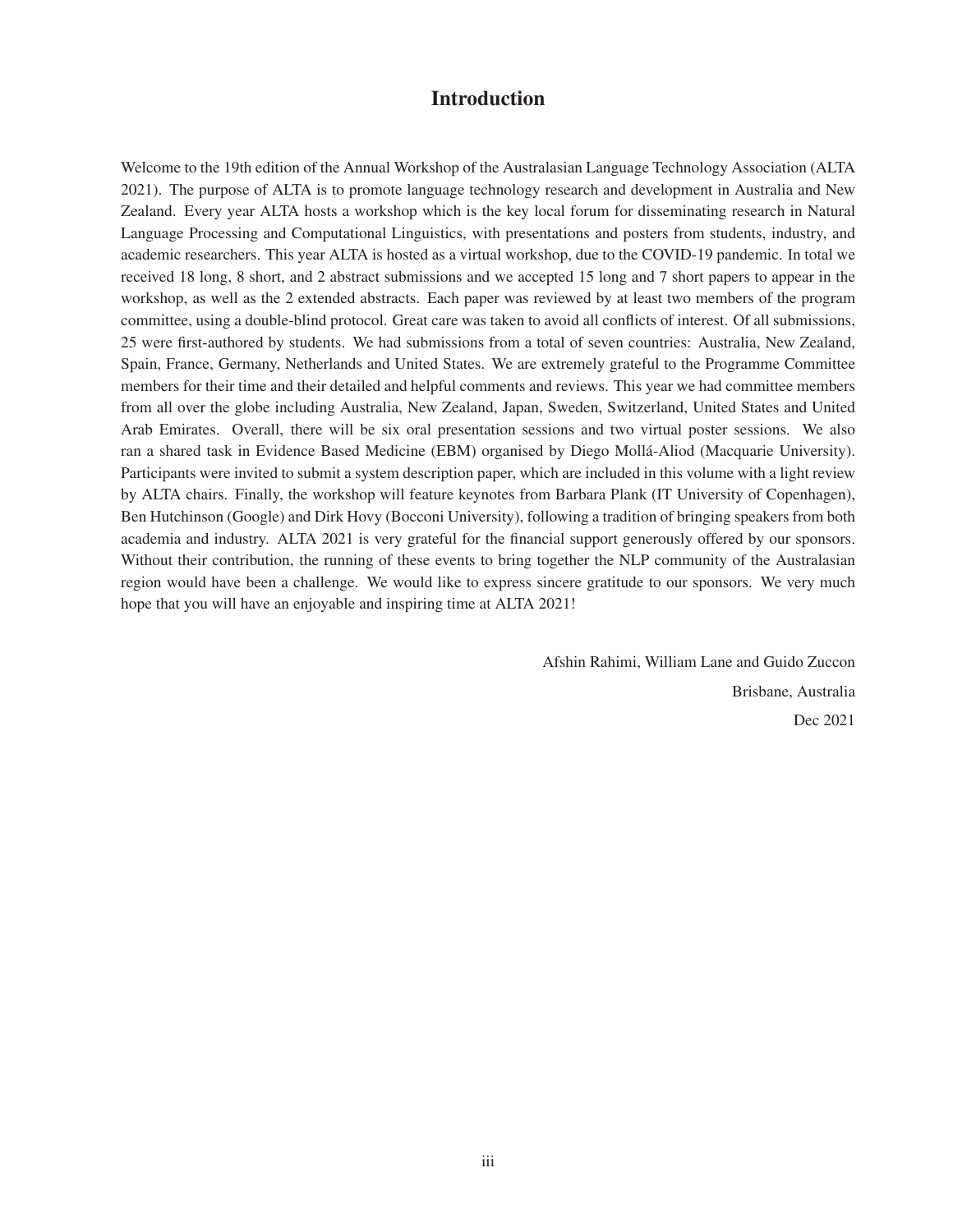#### Organisers:

*Program co-chairs:* Afshin Rahimi, William Lane and Guido Zuccon *Program Execs:* Maria Kim, Sarvnaz Karimi, Meladel Mistica, Diego Mollá and Massimo Piccardi *Shared task chair:* Diego Mollá

#### Program Committee:

Abeed Sarkar (Emory University) Afshin Rahimi (The University of Queensland) Andrea Schalley (Karlstad University) Antonio Jimeno (RMIT University) Diego Molla (Macquarie University) Dominique Estival (Western Sydney University) Fajri Koto (The University of Melbourne) Gabriela Ferraro (CSIRO) Gholamreza Haffari (Monash University) Hamed Hassanzadeh (The Australian e-Health Research Centre, CSIRO) Guido Zuccon (University of Queensland) Hiyori Yoshikawa (Fujitsu Laboratories Ltd.) Jennifer Biggs (Defence Science and Technology Group) Jey Han Lau (University of Melbourne) Karin Verspoor (RMIT University) Kristin Stock (Massey University) Lea Frermann (The University of Melbourne) Lizhen Qu (Monash University) Maria Kim (Defence Science and Technology Group) Massimo Piccardi (University of Technology Sydney) Mel Mistica (The University of Melbourne) Nitin Indurkhya (The University of New South Wales) Sarvnaz Karimi (CSIRO) Scott Nowson (PwC Middle East) Stephen Wan (CSIRO) Sunghwan Mac Kim (Hara Research Lab) Timothy Baldwin (The University of Melbourne) Trevor Cohn (The University of Melbourne) William Lane (Charles Darwin University) Wray Lindsay Buntine (Monash University) Xiang Dai (University of Copenhagen)

#### Invited Speakers:

Barbara Plank, IT University of Copenhagen Ben Hutchinson, Google Dirk Hovy, Bocconi University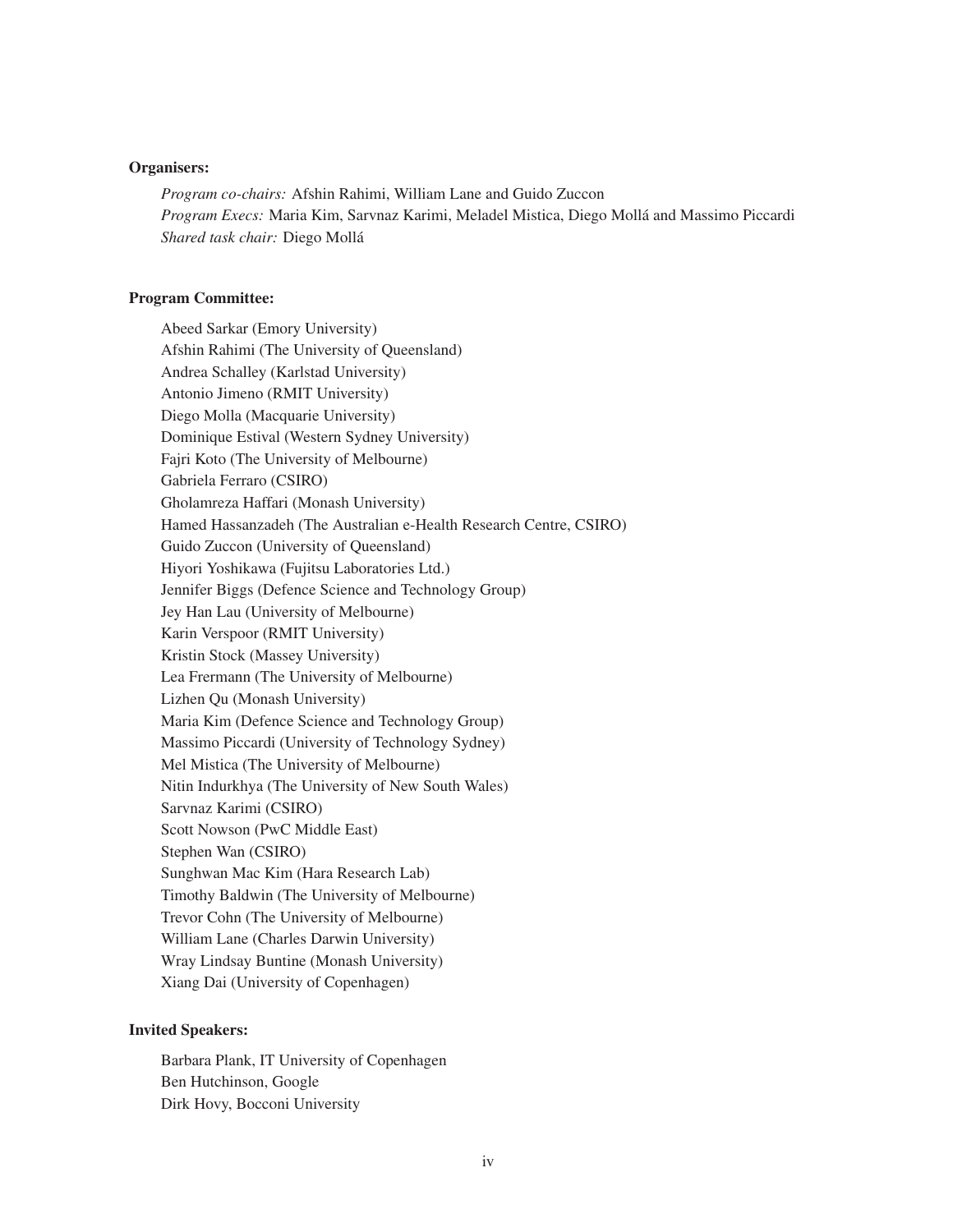## Invited Talks

#### Barbara Plank: Tackling scarce and biased data for more inclusive Natural Language Processing

Deep neural networks have revolutionised our field in recent years. Particularly contextualised representations obtained from large-scale language models have pushed frontiers. Despite of these advances, many challenges and research problems remain, due to the rich variability of language and a dreadful lack and bias in resources. In this talk, I will outline possible ways to go about these challenges to tackle scarce data and label bias. I will draw upon recent research in cross-lingual learning, data selection and learning from disagreement and present (on-going) work applied to NLP tasks such as syntactic processing, named entity recognition and task-oriented dialogue, showing how weak supervision and multi-task learning can help remedy some of these challenges.

## Ben Hutchinson: Putting NLP Ethics Into Context

In order to consider the societal and ethical consequences of biases in NLP models, it is necessary to consider how the models will be integrated into user-facing AI systems and products. We also need to consider who those systems will be used by, on and with. In the first part of this talk, I will adopt a wide lens and consider technology ethics within various social, cultural and historical contexts, using examples from my research. In the second part of this talk, I will zoom in to discuss practical challenges that arise when building NLP systems that are contextually appropriate and responsible.

## Dirk Hovy: More than words – Integrating social factors into language modeling

Language is a social construct. We use it to achieve various conversational goals. Only one among them is to convey information. However, natural language processing has traditionally focused only on this informational aspect, ignoring all social aspects of language. That restriction was partially necessary to make modeling progress. However, I argue that as modeling power increases, we might want to revisit the issue. Social aspects of language can help disambiguate meaning, add more nuance to our models, and are becoming increasingly important in all aspects of generation. In this talk, I will outline several of the social dimensions that influence language use, how they affect NLP models, and what efforts are already underway to incorporate them. I will conclude with some open questions and ideas for future directions. If we manage to include social aspects of language into NLP, I believe we will open new research avenues, improve performance, and create fairer language technology.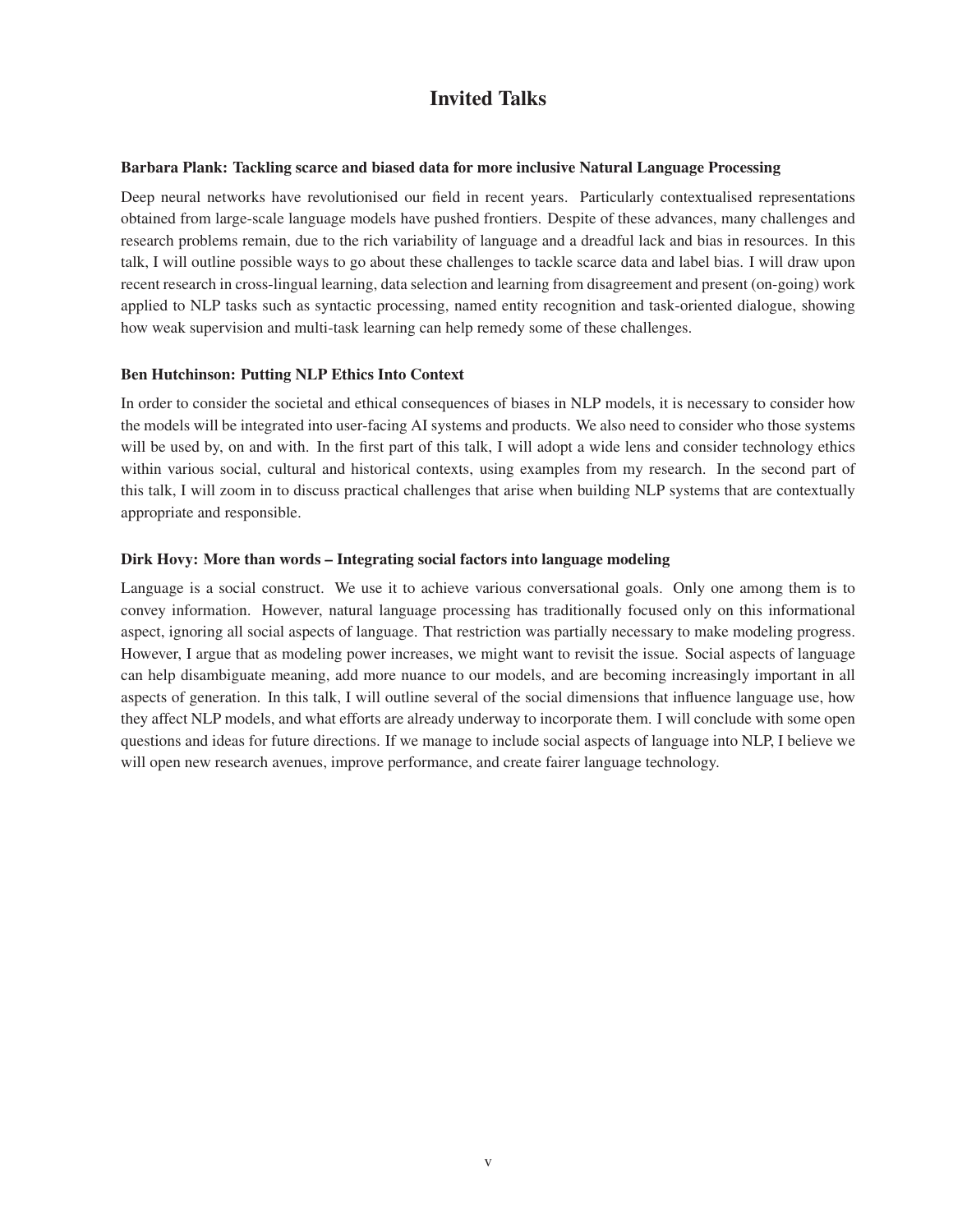#### 8th December (Wednesday) Workshop Day 1 (all times AEDT)

- 14:00 Tutorial on Machine Translation and Summarization
- Inigo Jauregi, Jacob Parnell, and Massimo Piccardi
- 16:30 Social Gathering/Mentoring Kumospace

#### 9th December (Thursday) Day 2

- 9:00 ALTA Keynote Barbara Plank: Tackling scarce and biased data for more inclusive Natural Language
- 10:00 Social Gathering/Brunch/Mentorship Kumospace
- 10:30 Welcome to Day 2
- 10:40 Oral Presentations 1 (Long: 10m + 3m QA, Short: 8m + 2m) *Combining Shallow and Deep Representations for Text-Pair Classification* (long) Vincent Nguyen, Sarvnaz Karimi and Zhenchang Xing *Robustness Analysis of Grover for Machine-Generated News Detection* (long) Rinaldo Gagiano, Maria Myung-Hee Kim, Xiuzhen Zhang and Jennifer Biggs *Using Word Embeddings to Quantify Ethnic Stereotypes in 12 years of Spanish News.* (long) Danielly Sorato, Diana Zavala-Rojas and Maria del Carme Colominas Ventura *Multi-modal Intent Classification for Assistive Robots with Large-scale Naturalistic Datasets* (long) Karun Varghese Mathew, Venkata S Aditya Tarigoppula and Lea Frermann *Does QA-based intermediate training help fine-tuning language models for text classification?* (short) Shiwei Zhang and Xiuzhen Zhang *Using Discourse Structure to Differentiate Entities in Literature* (short) Antonio Jimeno Yepes, Ameer Albahem and Karin Verspoor
- 11:52 Afternoon Break/Lunch/Social Gathering/Mentorship

14:00 Oral Presentations 2 (Long: 10m + 3m QA, Short: 8m + 2m) *An Approach to the Frugal Use of Human Annotators for Text Classification Tasks* (long) Li'An Chen and Hanna Suominen *Exploring the Vulnerability of NLP Models via Universal Adversarial Texts* (long) Xinzhe Li, Ming Liu, Xingjun Ma and Longxiang Gao *Phone Based Keyword Spotting for Transcribing Very Low Resource Languages* (long) Eric Le Ferrand, Steven Bird and Laurent Besacier *Exploring Story Generation with Multi-task Objectives in Variational Autoencoders* (long) Zhuohan Xie, Jey Han Lau and Trevor Cohn

14:52 Break: Social Gathering/Mentorship

15:07 Oral Presentations 3 (Long: 10m + 3m QA, Short: 8m + 2m) *Evaluating Hierarchical Document Categorisation* (short) Qian Sun, A. Shen, H. Yoshikawa, C. Ma, D. Beck, T. Iwakura and T. Baldwin *Cross-Domain Language Modeling: An Empirical Investigation* (short) Vincent Nguyen, Sarvnaz Karimi, Maciej Rybinski and Zhenchang Xing *BERT's The Word : Sarcasm Target Detection using BERT* (short)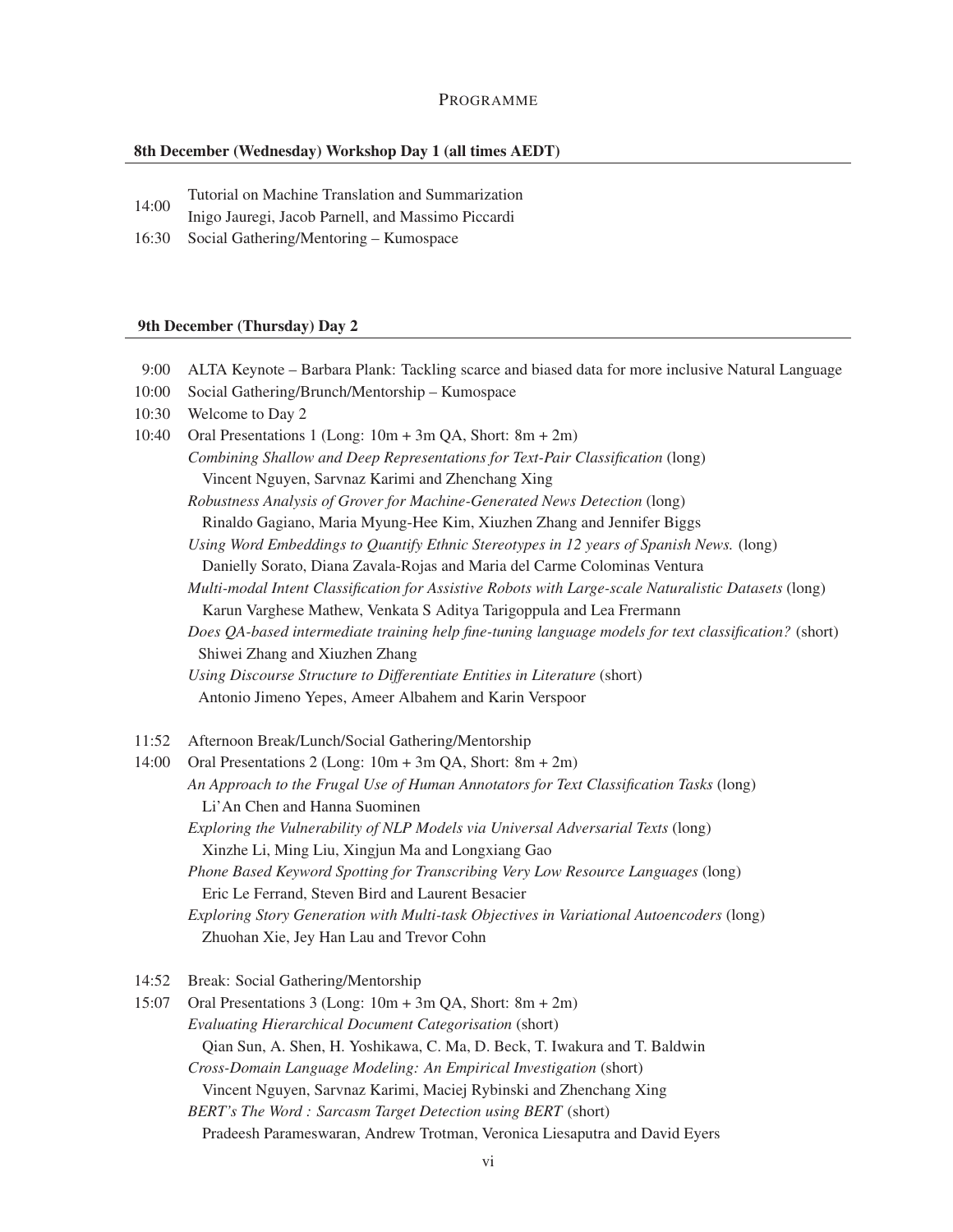*A Computational Acquisition Model for Multi-modal Word Learning from Scratch* (abstract) Uri Berger, Gabriel Stanovsky, Omri Abend and Lea Frermann *Retrodiction as Delayed Recurrence: the Case of Adjectives in Italian and English* (short) Raquel G. Alhama, Francesca Zermiani and Atiqah Khaliq *Automatic Post-Editing for Translating Chinese Novels to Vietnamese* (short) Thanh Vu and Dai Quoc Nguyen

16:07 Poster Session (all papers in Oral presentations 1 and 2)

17:30 End of day 2

#### 10th December (Friday) Day 3

| 10:00 | Welcome to Day 3 |  |
|-------|------------------|--|
|-------|------------------|--|

- 10:05 Oral Presentations 4 (Long: 10m + 3m QA, Short: 8m + 2m) *Inductive Biases for Low Data VQA: A Data Augmentation Approach* (abstract) Narjes Askarian, Ehsan Abbasnejad, Ingrid Zukerman, Wray Buntine and Reza Haffari *Evaluation of Review Summaries via Question-Answering* (long) Nannan Huang and Xiuzhen Zhang *Curriculum Learning Effectively Improves Low Data VQA* (long) Narjes Askarian, Ehsan Abbasnejad, Ingrid Zukerman, Wray Buntine and Reza Haffari *Document Level Hierarchical Transformer* (long) Najam Zaidi, Trevor Cohn and Gholamreza Haffari
- 11:00 ALTA Keynote Barbara Plank: Tackling scarce and biased data for more inclusive Natural Language
- 12:00 Break/Lunch/Social Gathering/Mentorship Kumospace
- 13:30 Oral Presentations 5 (Long: 10m + 3m QA, Short: 8m + 2m) *Harnessing Privileged Information for Hyperbole Detection* (long) Rhys Biddle, Maciek Rybinski, Qian Li, Cecile Paris and Guandong Xu *Principled Analysis of Energy Discourse with Topic Labeling* (long) Thomas Scelsi, Alfonso Martinez Arranz and Lea Frermann *Generating and Modifying Natural Language Explanations* (long) Abdus Salam, Rolf Schwitter and Mehmet Orgun *Findings on Conversation Disentanglement* (long) Rongxin Zhu, Jey Han Lau and Jianzhong Qi

14:22 Oral Presentations 6 (shared task papers: 8m + 2m) *Overview of the 2021 ALTA Shared Task: Automatic Grading of Evidence, 10 Years Later* (long) Diego Molla-Aliod *Quick, get me a Dr. BERT: Automatic Grading of Evidence using Transfer Learning* (long) Pradeesh Parameswaran, Andrew Trotman, Veronica Liesaputra, David Eyers *An Ensemble Model for Automatic Grading of Evidence* (long) Yuting Guo, Yao Ge, Ruqi Liao, Abeed Sarker *Handling Variance of Pretrained Language Models in Grading Evidence in the Medical Literature* (long) Fajri Koto, Biaoyan Fang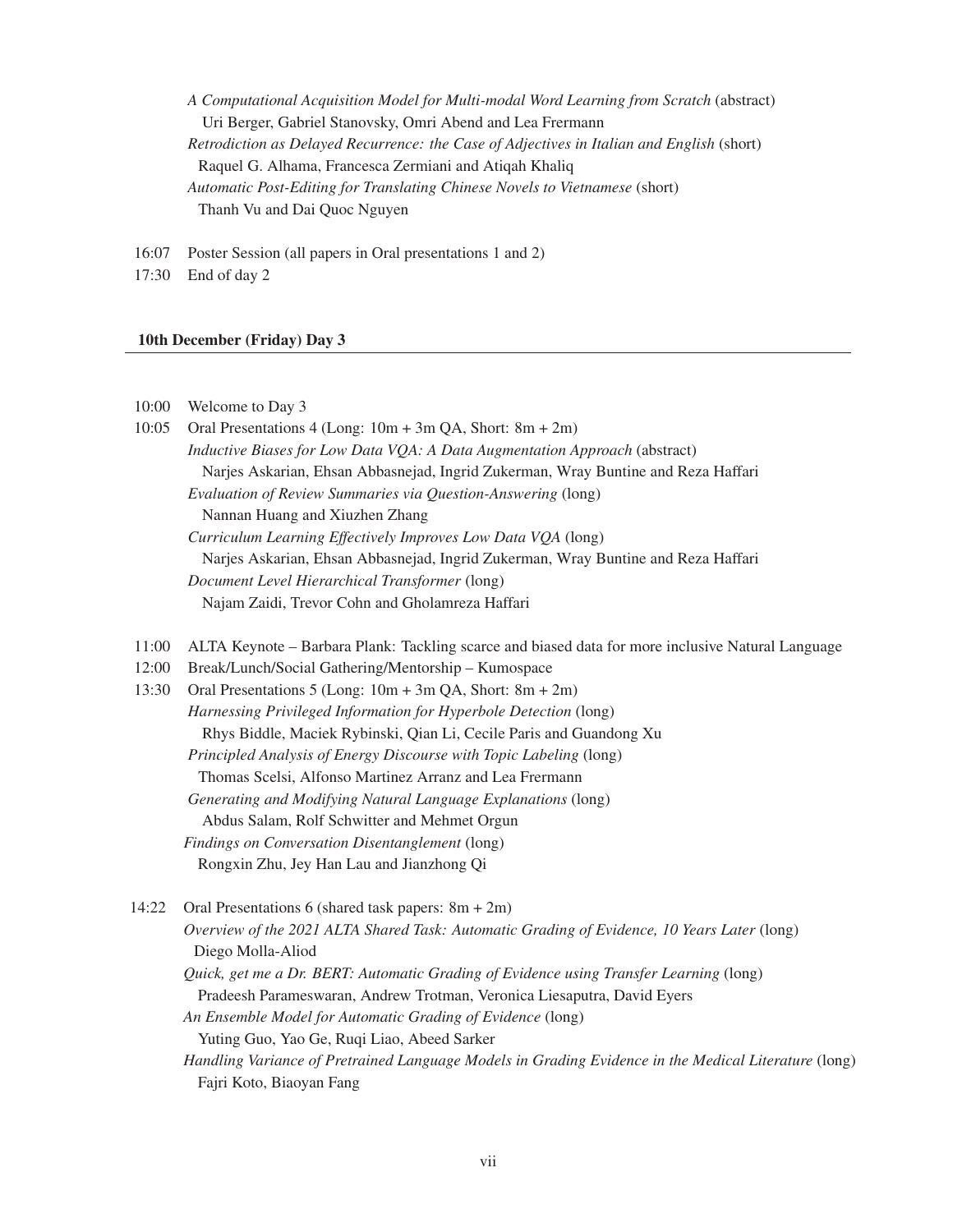- 15:02 ALTA General Meeting
- 15:17 Best Paper Awards
- 15:22 Poster Session (All papers in Oral sessions 3 and 4)
- 17:00 ALTA Keynote Dirk Hovy: More than words Integrating social factors into language modeling
- 18:00 Social Gathering/Mentorship Kumospace
- 16:30 End of Day 3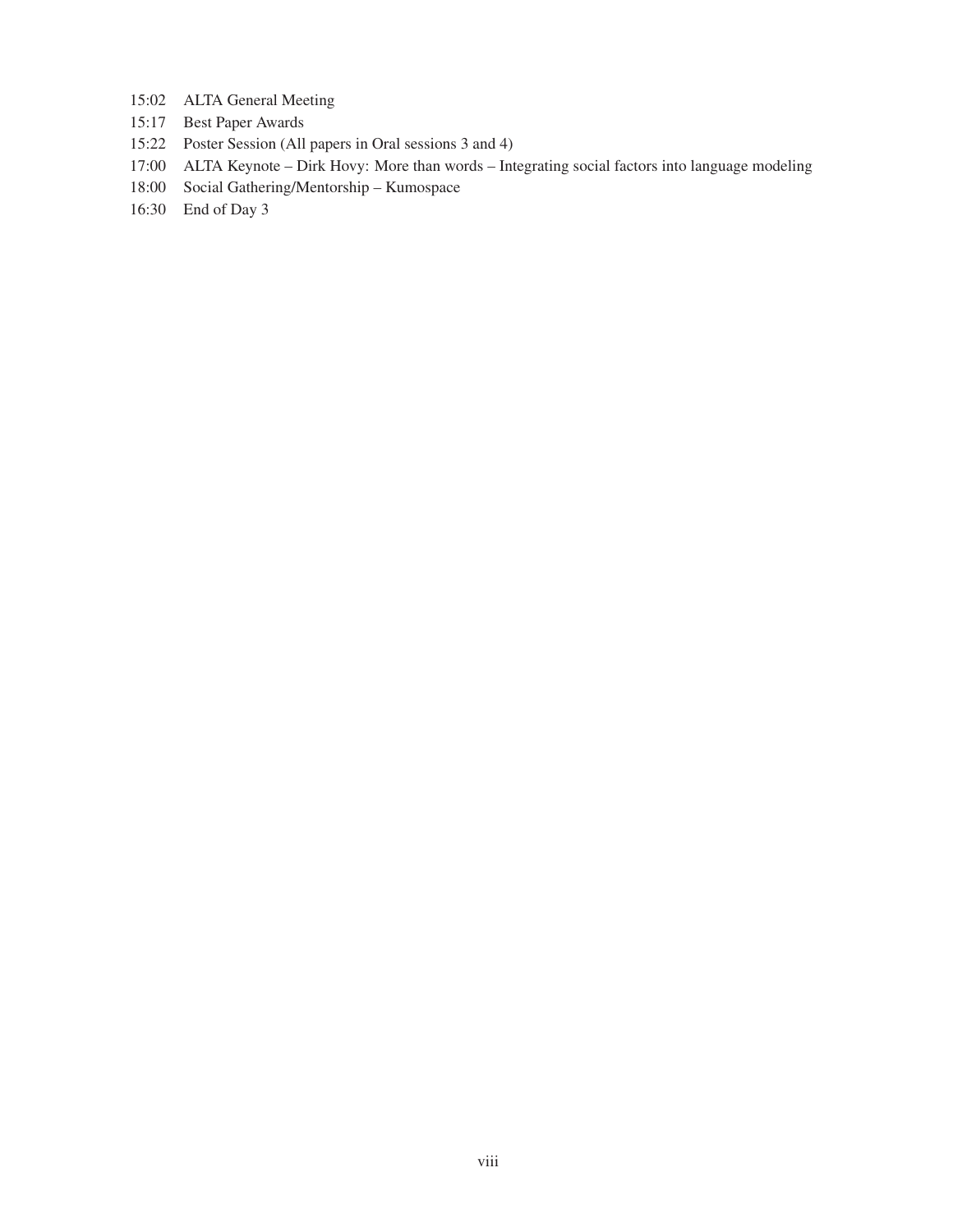# Table of Contents

| <b>Long Papers</b>                                                                                                                                                                                                                                                                 |
|------------------------------------------------------------------------------------------------------------------------------------------------------------------------------------------------------------------------------------------------------------------------------------|
| Findings on Conversation Disentanglement (a) respectively and the set of the set of the set of the set of the set of the set of the set of the set of the set of the set of the set of the set of the set of the set of the se<br>- 1<br>Rongxin Zhu, Jey Han Lau and Jianzhong Qi |
| An Approach to the Frugal Use of Human Annotators to Scale up Auto-coding for Text Classification Tasks.<br>12<br>Li'An Chen and Hanna Suominen                                                                                                                                    |
| 22<br>Narjes Askarian, Ehsan Abbasnejad, Ingrid Zukerman, Wray Buntine and Gholamreza Haffari                                                                                                                                                                                      |
| Using Word Embeddings to Quantify Ethnic Stereotypes in 12 years of Spanish News<br>34<br>Danielly Sorato, Diana Zavala-Rojas and Maria del Carme Colominas Ventura                                                                                                                |
| Multi-modal Intent Classification for Assistive Robots with Large-scale Naturalistic Datasets<br>47<br>Karun Varghese Mathew, Venkata S Aditya Tarigoppula and Lea Frermann                                                                                                        |
| 58<br>Rhys Biddle, Maciek Rybinski, Qian Li, Cecile Paris and Guandong Xu                                                                                                                                                                                                          |
| 68<br>Vincent Nguyen, Sarvnaz Karimi and Zhenchang Xing                                                                                                                                                                                                                            |
| Phone Based Keyword Spotting for Transcribing Very Low Resource Languages<br>79<br>Eric Le Ferrand, Steven Bird and Laurent Besacier                                                                                                                                               |
| -87<br>Nannan Huang and Xiuzhen Zhang                                                                                                                                                                                                                                              |
| Exploring Story Generation with Multi-task Objectives in Variational Autoencoders<br>97<br>Zhuohan Xie, Jey Han Lau and Trevor Cohn                                                                                                                                                |
| Principled Analysis of Energy Discourse across Domains with Thesaurus-based Automatic Topic Labeling 107<br>Thomas Scelsi, Alfonso Martinez Arranz and Lea Frermann                                                                                                                |
| Rinaldo Gagiano, Maria Myung-Hee Kim, Xiuzhen Zhang and Jennifer Biggs                                                                                                                                                                                                             |
| Najam Zaidi, Trevor Cohn and Gholamreza Haffari                                                                                                                                                                                                                                    |
| Exploring the Vulnerability of Natural Language Processing Models via Universal Adversarial Texts 138<br>Xinzhe Li, Ming Liu, Xingjun Ma and Longxiang Gao                                                                                                                         |
| Abdus Salam, Rolf Schwitter and Mehmet Orgun                                                                                                                                                                                                                                       |
| <b>Short Papers</b>                                                                                                                                                                                                                                                                |

| Does QA-based intermediate training help fine-tuning language models for text classification? 158                                               |  |
|-------------------------------------------------------------------------------------------------------------------------------------------------|--|
| Shiwei Zhang and Xiuzhen Zhang                                                                                                                  |  |
| Retrodiction as Delayed Recurrence: the Case of Adjectives in Italian and English 163<br>Raquel G. Alhama, Francesca Zermiani and Atigah Khalig |  |
| Thanh Vu and Dai Quoc Nguyen                                                                                                                    |  |